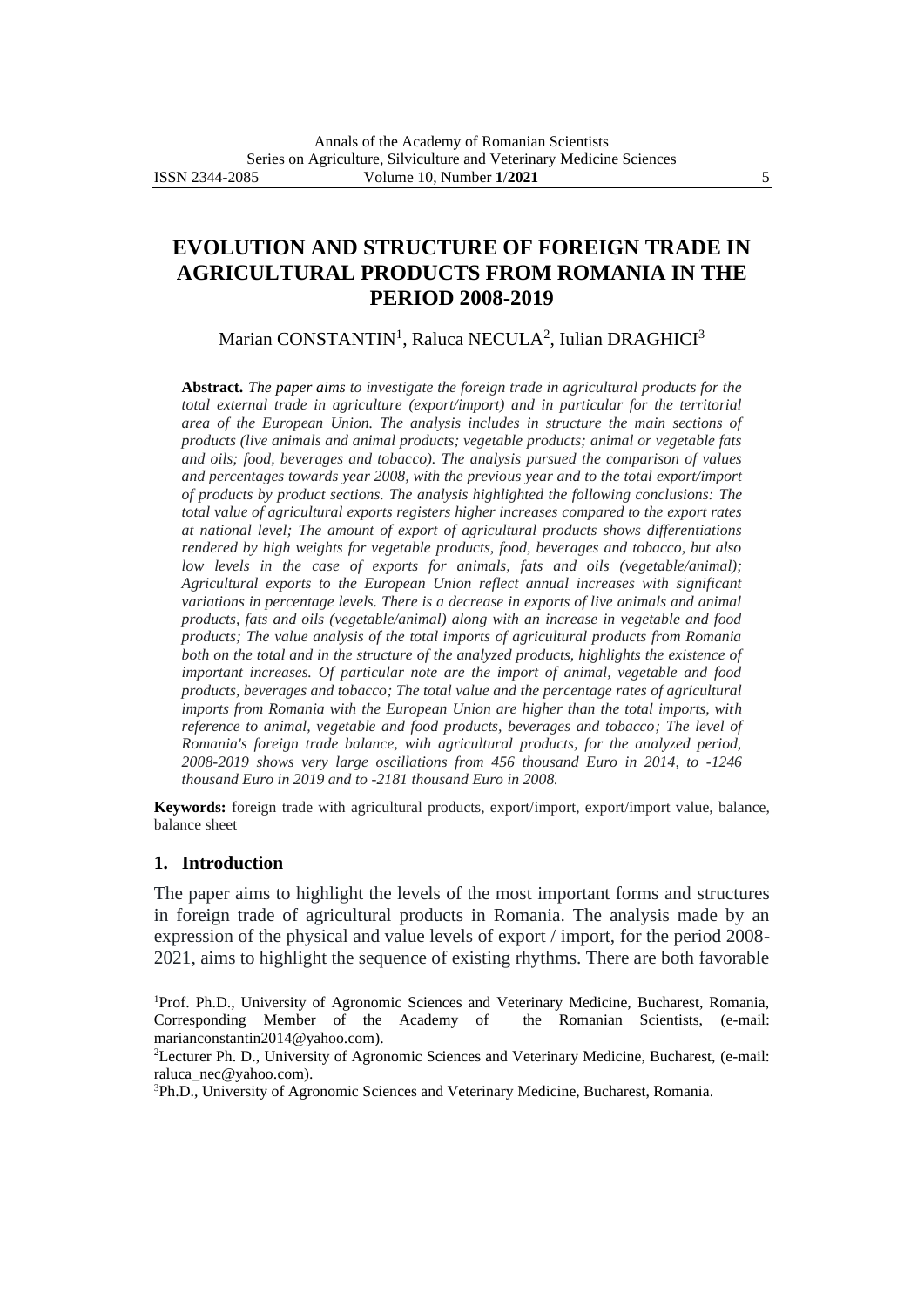growth trends, regression / stagnation, but which are accompanied by annual oscillations sometimes very pronounced.

It should be noted that exports of agricultural products to the EU's territorial area may be growing faster than the dynamics of total agricultural exports. But this form of exchange (export) is maintained at a lower level than imports (the value of agricultural imports from Romania with the European Union is a majority).

At the same time, annual rhythms can be highlighted for animal and vegetable products with reference to the growth and decrease curves for certain periods of years.

The dominant overall of imports is found at animal, vegetable and food products, beverages and tobacco.

Reproduced by summarizing the significance of the foreign trade balance, we can see a trend (for certain products) at which we found a higher export than import and which by the influence on the whole of foreign trade does not determine a favorable balance.

In this context, the paper aimed to analyze the evolution and structure of foreign trade in agricultural products from Romania in the period 2008-2019.

## **2. Materials and Methods**

The investigation methodology was based on annual physical and value levels of the period 2008 - 2019. Appropriate references were made to the structure of the main groups of agricultural products related to foreign trade (export / import).

According to the Nomenclature of the European Union, the nominations of the product groups were: live animals and animal products; vegetable products; animal or vegetable fats and oils; food, beverages and tobacco.

The comparisons were based on both the structural total and the succession of the years of the analyzed period.

It should be mentioned that initially the analysis indicators followed the comparative form which were presented in a trivalent form, respectively: at national level and of the amount delimited by the relations with the EU for the whole export activity; at national level regarding the ensemble/total of agricultural products involved in the activity of foreign trade; in the structure of each of the four groups of agricultural products.

Expressed in value, the balance of foreign trade in agricultural products completed the level of knowledge of the current situation, but especially the possibility of a favorable equilibrium trend [1].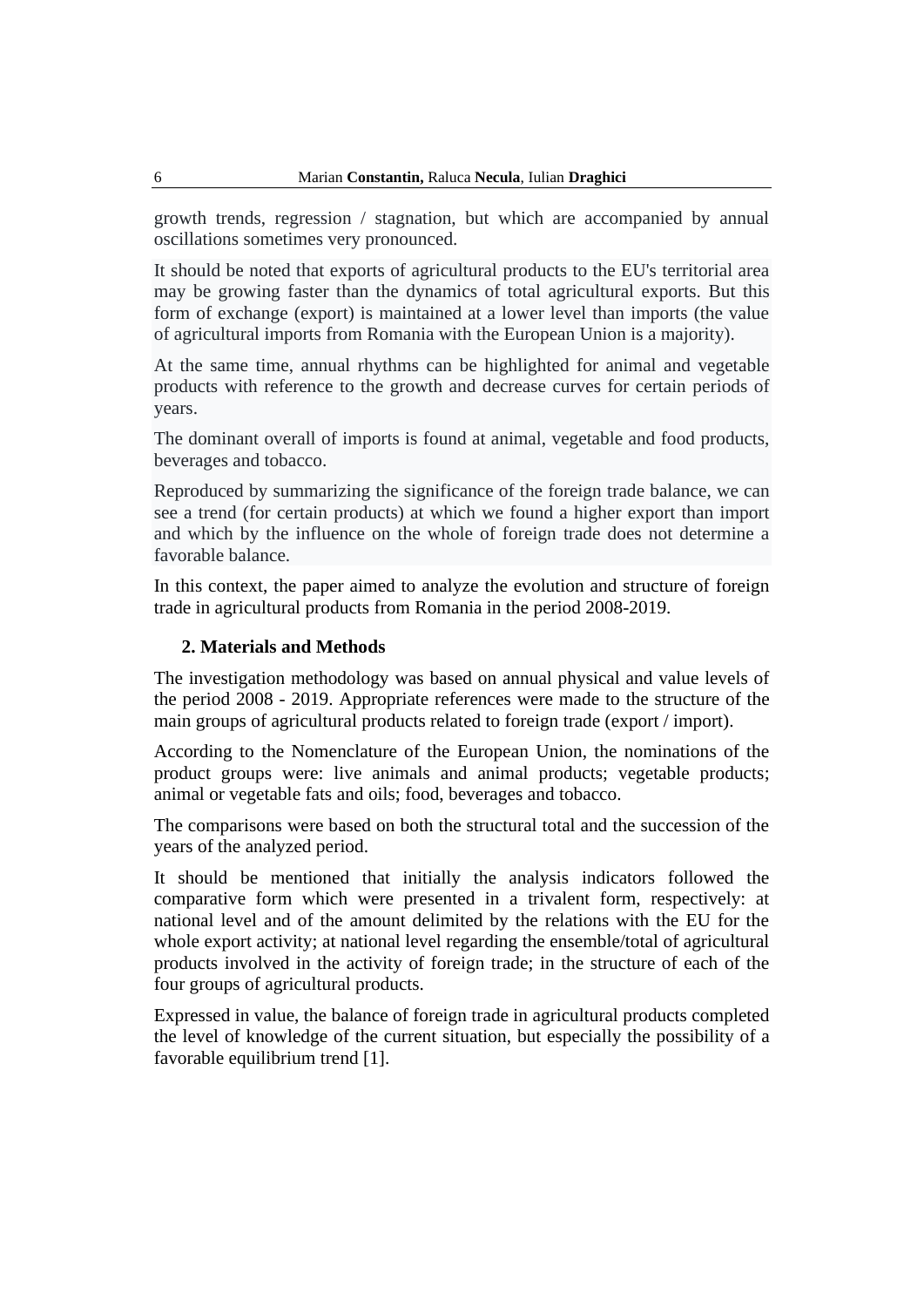## **3. Results and Discussions**

## **3.1. The comparative situation of the export of agricultural products from Romania**

The overall analysis regarding the foreign trade at national level can be considered a preamble of knowing the structure of all the other directions of investigation.

Table 1 lists such a situation of domestic exports for the period 2008-2019 as follows:

- at national level, the total value of exports for the analyzed period registers a sharp growth rate. If in 2008 there is a level of 33.7 billion  $\epsilon$  in the last year of analysis, the increase is 67.7 billion  $\epsilon$  amplification of the succession of years;

- for the export of agricultural products the levels recorded an increase, but for which annual variations are found. If in 2008 the export has a level of only 2.16 billion  $\epsilon$ , in the last year it reaches 7.18 billion  $\epsilon$ . In this comparative form of analysis, annual variations in the period 2014-2018 are found, which exceed 10% compared to the national level. At the same time, a comparison with the previous year shows an increase for each of the annual dynamics.

| No.            | Specification                              | <b>MU</b>                 | 2008  | 2010   | 2012   | 2014   | 2016   | 2018   | 2019                                        |
|----------------|--------------------------------------------|---------------------------|-------|--------|--------|--------|--------|--------|---------------------------------------------|
| 1              | Total export la                            | <b>Billion</b><br>€       | 33.72 | 37.36  | 45.06  | 52.46  | 57.39  | 67.72  | 68.99                                       |
|                | national level                             | $\%$<br><b>VS</b><br>2008 | 100   | 110.78 | 133.63 | 155.57 | 170.17 | 200.81 | 204.59<br>7.18<br>10.41<br>331.84<br>110.51 |
| 2              | of which: Total<br>agricultural<br>exports | <b>Billion</b><br>€       | 2.16  | 3.11   | 4.04   | 5.57   | 6.16   | 6.50   |                                             |
| 3              | compared<br>to<br>total exports            | $\frac{0}{0}$             | 6.42  | 8.33   | 8.97   | 10.63  | 10.75  | 9.6    |                                             |
| $\overline{4}$ | compared to the<br>base year               | $\%$                      | 100   | 143.74 | 186.78 | 257.58 | 284.92 | 300.27 |                                             |
| 5              | compared to the<br>previous year           | $\%$                      | ۰     | 138.79 | 100.58 | 105.54 | 104.24 | 101.48 |                                             |

**Table 1.** Total export value (FOB), from Romania, according to the Nomenclature from the European Union

Source: NIS, 2021, Foreign trade, [http://statistici.insse.ro:8077/tempo-online/#/pages/tables/insse](http://statistici.insse.ro:8077/tempo-online/#/pages/tables/insse-table)[table,](http://statistici.insse.ro:8077/tempo-online/#/pages/tables/insse-table) Accessed on March 20, 2021 [3, 6].

Hence the conclusion that both overall exports at the national level and exports at the agricultural level are increasing. It can be stated that the growth rate for exports of agricultural products is more pronounced than for the overall export of the whole.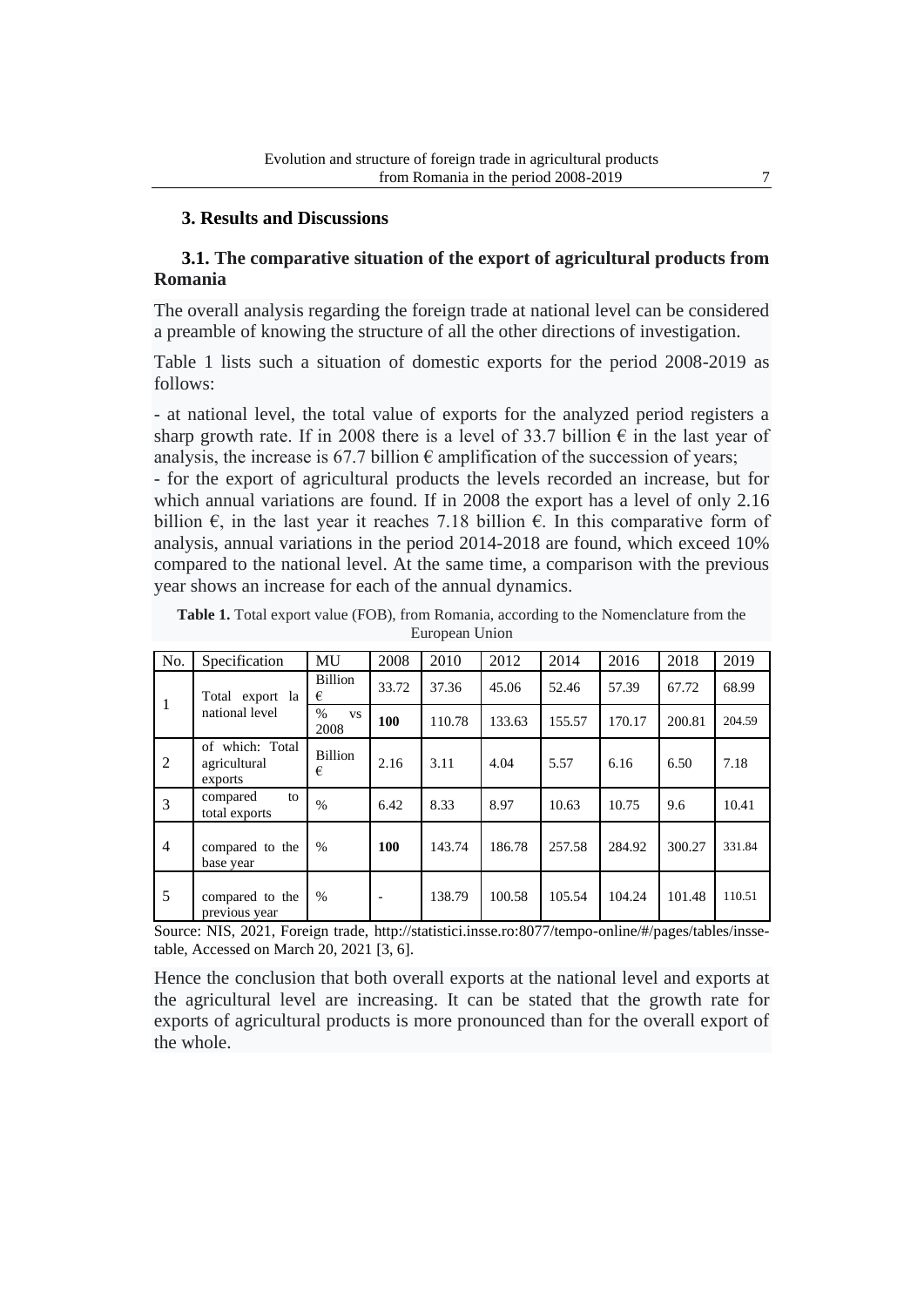#### 8 Marian **Constantin,** Raluca **Necula**, Iulian **Draghici**

## **3.2. The comparative situation of the export of agricultural products from Romania by structure**

The analysis of the export of agricultural products was deepened in the structure of four product groups, the phenomenon being given by adequate comparative elements at the territorial level of the whole and at the EU level.

The total value of agricultural exports from Romania is based on enemy sections for the analyzed periods, as presented in Table 2.

The data from Table 2 present the following aspects:

- for the whole of agricultural exports, its value level falls within a favorable growth rate. Thus, in the last year of the analysis, the level reaches an increase of 3.31 hours compared to the first year. It should be mentioned the annual export variations whose oscillations compared to the previous year are between 1.48% and 38.79%. Significantly, this amount of exports to total agriculture for most years is lower than the level of imports (between 49.8% and 108.90%). Regarding the annual variations, it is possible to limit a growth period signaled for the years 2008-2014 (49.80  $\rightarrow$  108.90%) and the period 2015 - 2019 where there is a decline  $(97.7 \rightarrow 85.2\%)$ ;

- for the same period of the product group live animals and animal products, the value of exports increases the value of exports (it reaches more than 3 times in 2019 compared to 2008), to which is added the maintenance of those variations compared to the previous year (between +34.62% and -5.40%). At the same time, the share of these product groups compared to the total level of agricultural exports is very low, to which are added the significant annual variations (between 18.07% and 12.83%);

- the group of vegetable products, through the total value of the export of agricultural products, is predominantly the registered level being between 56.66% and  $48.71\%$ . The increase of 2019 is  $+32.47$  compared to 2008, and the fluctuations of the annual surveys are between +51.47 and -6.12%;

- for the group of products fattening the animals and the animals, there is an increase in the annual comparative values (2.24 times) but which continues with a decrease compared to the total products exported from agriculture (between 3.14% and 6.01%). The annual variations are maintained between +86.46% and 24.37% which fall within the product group with the highest amplitudes;

- the group of food, beverages and food products occupies an important position in the total value of agricultural exports from Romania, at which the evolutionary rate reaches 30.01% of the total. The increase registered in the last year (2019) compared to the first year (2008) is 3.69 times. The annual variations register more positive oscillations, being between +0.58% and +38.79%.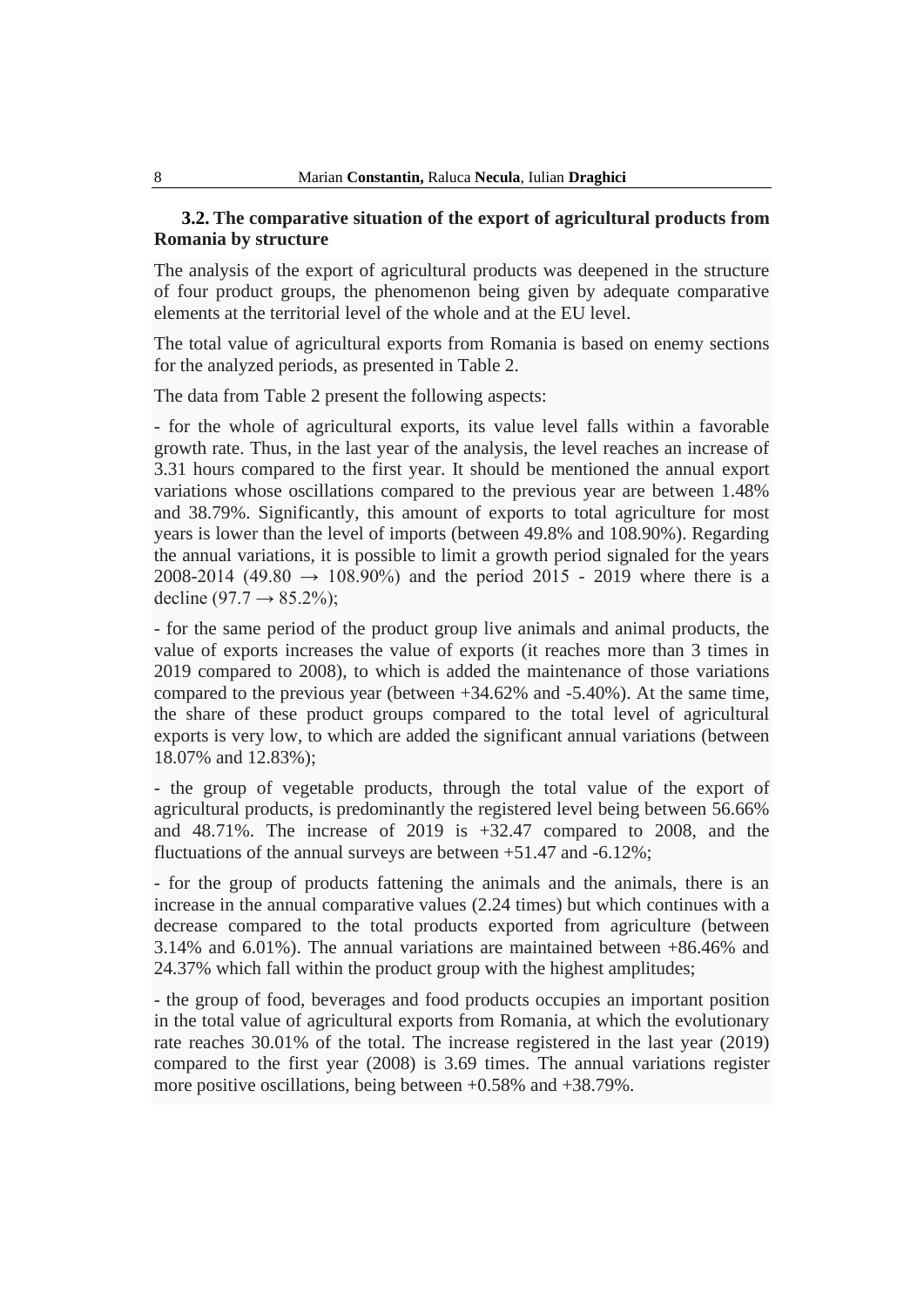The shape presented for the total export of agricultural products indicates a total increase, along with a lower level than imports.

| <b>Table 2.</b> Total value of exports (FOB), agricultural in Romania, by sections (according to the |                                       |  |
|------------------------------------------------------------------------------------------------------|---------------------------------------|--|
|                                                                                                      | Nomenclature of the European Union *) |  |

|                | Specification                                     | <b>Indicators</b> of<br>comparative<br>structure                      | MU       | 2008      | 2010      | 2012      | 2014      | 2016      | 2018      | 2019                       |
|----------------|---------------------------------------------------|-----------------------------------------------------------------------|----------|-----------|-----------|-----------|-----------|-----------|-----------|----------------------------|
|                |                                                   | Annual value                                                          | Th.<br>€ | 277,985   | 433.571   | 731.139   | 742,755   | 813,967   | 895.227   | 928,064                    |
|                | I. Live<br>animals and                            | Compared to<br>the previous<br>year                                   | %        |           | 133.1     | 125.26    | 99.66     | 104.12    | 94.6      | 103.66                     |
| $\mathbf{1}$   | animal<br>products                                | compared to the<br>base year                                          | $\%$     | 100       | 155.96    | 263.01    | 267.19    | 292.8     | 322.04    | 333.85                     |
|                |                                                   | compared to<br>total<br>agricultural<br>exports *                     | $\%$     | 12.83     | 13.93     | 18.07     | 13.31     | 13.19     | 13.76     | 12.91                      |
|                |                                                   | Annual value                                                          | Th.<br>€ | 1.198.292 | 1.625.160 | 1,970,328 | 3.071.764 | 3.437.493 | 3.590.864 | 3.876.148                  |
|                | II. Vegetable                                     | Compared to<br>the previous<br>year                                   | %        |           | 144.46    | 93.97     | 102.91    | 111.8     | 102.53    | 107.94                     |
| $\overline{2}$ | Products                                          | compared to<br>the base year                                          | %        | 100       | 135.62    | 164.42    | 256.34    | 286.86    | 299.66    | 323.47                     |
|                |                                                   | compared to<br>total<br>agricultural<br>exports*                      | $\%$     | 55.34     | 52.21     | 48.71     | 55.07     | 55.71     | 55.23     | 53.94                      |
|                | III. Animal or<br>vegetable fats<br>and oils      | Annual value                                                          | Th.<br>€ | 105,538   | 164,170   | 182,829   | 213,371   | 194,056   | 224,211   | 224,491                    |
|                |                                                   | Compared to<br>the previous<br>year                                   | %        |           | 186.46    | 75.63     | 88.98     | 86.75     | 106.22    | 100.12                     |
| 3              |                                                   | compared to<br>the base year                                          | $\%$     | 100       | 155.55    | 173.23    | 202.17    | 183.87    | 212.44    | 212.71                     |
|                |                                                   | compared to<br>total<br>agricultural<br>$\overline{\text{exports}}$ * | %        | 4.87      | 5.27      | 4.52      | 3.82      | 3.14      | 3.44      | 3.12                       |
|                |                                                   | Annual value                                                          | Th.<br>€ | 583,385   | 889,531   | 1,160,026 | 1,549,328 | 1,723,717 | 1,791,171 | 2,156,30<br>9              |
|                | IV.<br>Food,                                      | Compared to<br>the previous<br>year                                   | $\%$     |           | 126.4     | 105.59    | 117.84    | 93.77     | 102.51    | 120.38                     |
| $\overline{4}$ | beverages and<br>tobacco                          | compared to the<br>base year                                          | $\%$     | 100       | 152.47    | 198.84    | 265.57    | 295.46    | 307.03    | 369.62                     |
|                |                                                   | compared to<br>total<br>agricultural<br>$exports*$                    | %        | 26.94     | 28.57     | 28.68     | 27.77     | 27.94     | 27.55     | 30.01                      |
|                |                                                   | Annual value                                                          | Th.<br>€ | 2,165,200 | 3,112,432 | 4,044,322 | 5,577,218 | 6,169,233 | 6,501,473 | 7,185,01<br>$\overline{c}$ |
|                |                                                   | Compared to<br>the previous<br>year                                   | %        |           | 138.79    | 100.58    | 105.54    | 104.24    | 101.48    | 110.51                     |
| 5              | <b>TOTAL</b><br>agriculture<br>(total 1, 2, 3, 4) | compared<br>to the base<br>year                                       | %        | 100       | 143.74    | 186.78    | 257.58    | 284.92    | 300.27    | 331.84                     |
|                |                                                   | compared<br>to total<br>agricultural<br>$exports*$                    | $\%$     | 49.8      | 79.4      | 84.34     | 108.9     | 90.87     | 85.15     | 85.22                      |

Source, NIS, 2021, Foreign trade, [http://statistici.insse.ro:8077/tempo-online/#/pages/tables/insse](http://statistici.insse.ro:8077/tempo-online/#/pages/tables/insse-table)[table,](http://statistici.insse.ro:8077/tempo-online/#/pages/tables/insse-table) Accessed on March 20, 2021 [2, 6].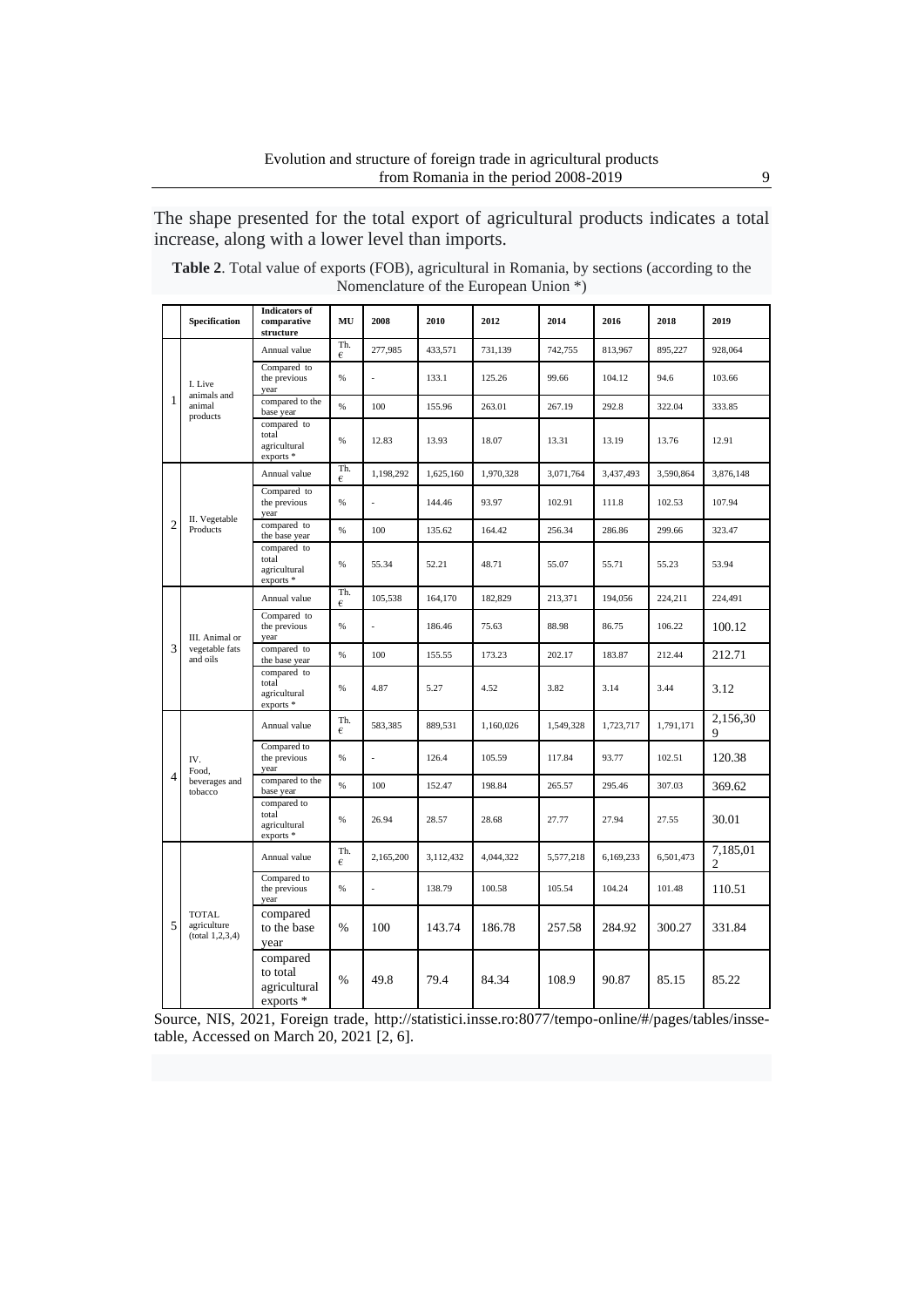The value of agricultural exports from Romania with the EU is one of the most important aspects of the economic equilibrium policies of the current stage. It is in fact a matter of wanting to know the quantities of agricultural products expressed in values exported to the EU.

Table 3 presents the indicators regarding the export value of the agricultural products in their dynamics.

|                | <b>Specification/MU</b>                        | <b>Indicators of</b><br>comparative<br>structure              | MU             | 2008      | 2010      | 2012      | 2014      | 2016      | 2018      | 2019      |
|----------------|------------------------------------------------|---------------------------------------------------------------|----------------|-----------|-----------|-----------|-----------|-----------|-----------|-----------|
|                |                                                | Annual value                                                  | Th.E           | 233,762   | 339.318   | 534.205   | 541.545   | 527,775   | 632,042   | 593,079   |
|                |                                                | Compared to<br>the<br>previous year                           | $\%$           |           | 123.31    | 113.12    | 100.35    | 92.91     | 103.68    | 93.83     |
| $\mathbf{1}$   | L Live animals and<br>animal products          | compared<br>the<br>to<br>base year                            | $\%$           | 100       | 145.15    | 228.52    | 231.66    | 225.77    | 270.37    | 253.71    |
|                |                                                | compared to total<br>agricultural exports                     | %              | 16.34     | 14.82     | 18.99     | 15.61     | 13.78     | 13.99     | 12.99     |
|                |                                                | Annual value                                                  | Th.E           | 607.519   | 1.005.578 | 1.087.776 | 1.437.364 | 1.680.648 | 2.246.334 | 1.985.761 |
|                |                                                | Compared to<br>the<br>previous year                           | $\%$           |           | 131.45    | 86.74     | 112.34    | 106.85    | 111.53    | 88.4      |
| $\overline{c}$ | II. Vegetable<br>Products                      | compared<br>the<br>to<br>base year                            | $\%$           | 100       | 165.52    | 179.05    | 236.59    | 276.64    | 369.75    | 326.86    |
|                |                                                | compared to total<br>agricultural exports<br>*                | %              | 42.48     | 43.92     | 38.66     | 41.44     | 43.88     | 49.75     | 43.49     |
|                | III. Animal or<br>vegetable fats and<br>oils   | Annual value                                                  | Th. $\epsilon$ | 90.039    | 159,216   | 178,319   | 143,954   | 145,312   | 181,909   | 183,061   |
|                |                                                | Compared to<br>the<br>previous year                           | %              |           | 208.39    | 78.66     | 66.29     | 86.14     | 119.74    | 100.63    |
| 3              |                                                | compared to<br>the<br>base year                               | %              | 100       | 176.83    | 198.04    | 159.87    | 161.38    | 202.03    | 203.31    |
|                |                                                | compared to total<br>agricultural exports<br>sk.              | %              | 6.29      | 6.95      | 6.33      | 4.15      | 3.79      | 4.02      | 4.01      |
|                |                                                | Annual value                                                  | Th.f           | 498,638   | 785,274   | 1.012.680 | 1,345,055 | 1.475.993 | 1.454.565 | 1.803.133 |
|                | IV.                                            | Compared to<br>the<br>previous year                           | %              |           | 125.44    | 105.65    | 118.86    | 93.55     | 99.17     | 123.96    |
| $\overline{4}$ | Food, beverages and<br>tobacco                 | compared<br>to<br>the<br>base year                            | %              | 100       | 157.48    | 203.08    | 269.74    | 296       | 291.7     | 361.61    |
|                |                                                | compared to total<br>agricultural exports<br>sk.              | %              | 34.87     | 34.3      | 36        | 38.78     | 38.54     | 32.21     | 39.49     |
|                |                                                | Annual value                                                  | Th.f           | 1.429.958 | 2.289.386 | 2.812.980 | 3,467,918 | 3,829,728 | 4.514.850 | 4.565.034 |
|                |                                                | Compared to<br>the<br>previous year                           | %              |           | 131.38    | 96.61     | 109.47    | 98.52     | 106.42    | 101.11    |
| 5              | <b>TOTAL</b> agriculture<br>(total 1, 2, 3, 4) | compared to<br>the<br>base year                               | %              | 100       | 160.1     | 196.71    | 242.51    | 267.82    | 315.73    | 319.24    |
|                |                                                | compared to total<br>agricultural exports<br>$\frac{1}{2\pi}$ | %              | 66.04     | 73.55     | 69.55     | 62.18     | 62.07     | 69.44     | 63.53     |

**Table 3**. Agricultural export value (FOB), from Romania, with the European Union (according to the Nomenclature from the European Union \*)

Source: NIS, 2021, Foreign trade, [http://statistici.insse.ro:8077/tempo-online/#/pages/tables/insse](http://statistici.insse.ro:8077/tempo-online/#/pages/tables/insse-table)[table,](http://statistici.insse.ro:8077/tempo-online/#/pages/tables/insse-table) Accessed on March 20, 2021 [6].

The data from Table 3 highlighted the following aspects:

-for the total value of agricultural exports, from Romania, with the European Union, there is an increase of 3.19 times (which represents the level of the last year of analysis compared to the first year). At the same time, we can mention the annual variations that in the majority of the years are represented in the majority by positive oscillations  $(+ 31.38\%$  and  $+1.11\%$ ). Comparison with total exports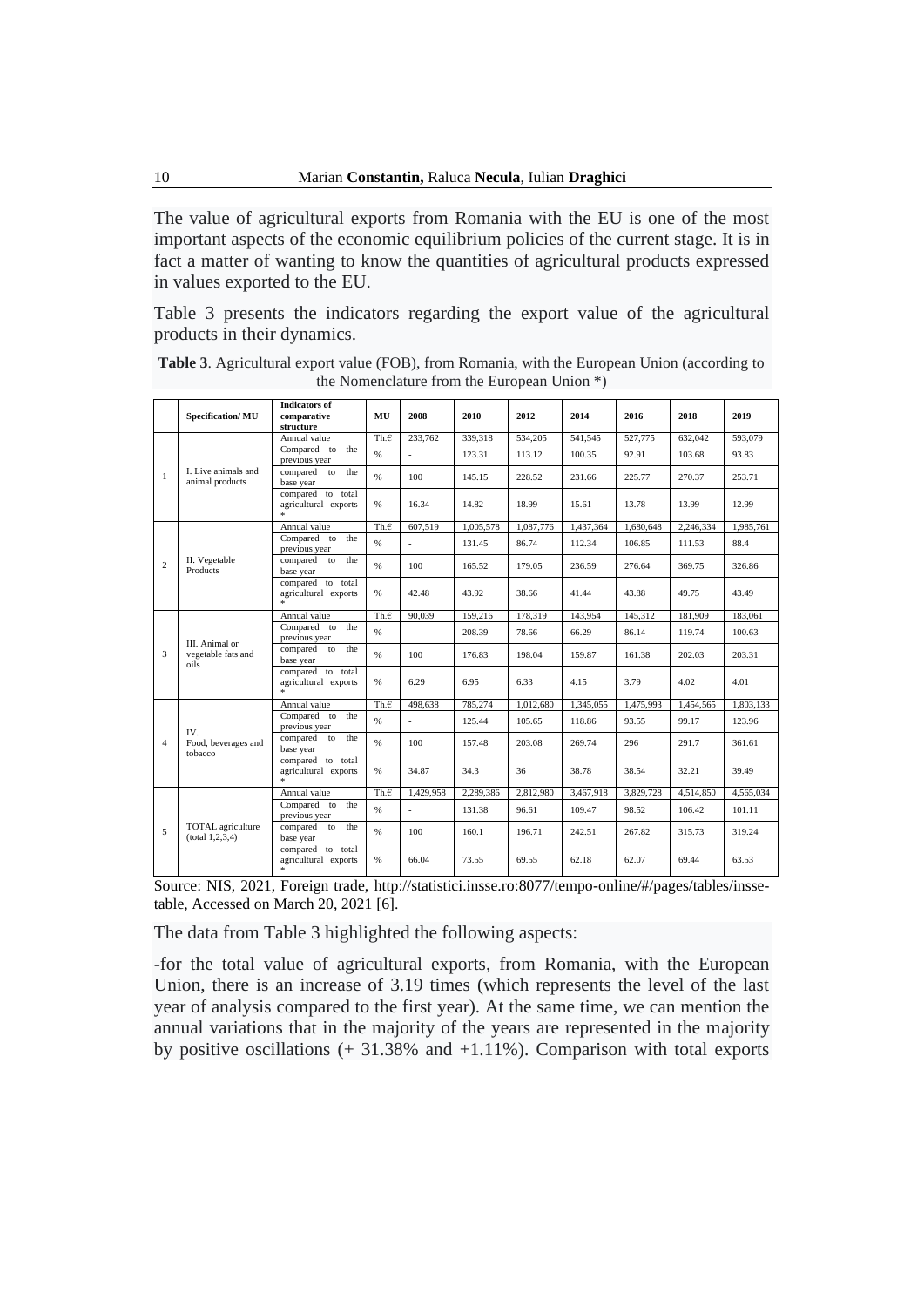from agriculture indicates for the relationship with the EU signals that are worth between 59.94% and 77.7%, hence the possibility of multiple increases;

- for the group of live animals and animal products, the value of exports to the EU is increasing and can be estimated at 2.53 times in 2019 compared to 2008, the annual variations of the period being maintained. With special reference to the comparison with agricultural imports with the EU, between 12.99% and 18.99% are recorded for this section. It can be noted that the period 2012-2019 represents a decrease in the share of exports compared to total agricultural imports with the EU (18.99  $\rightarrow$  12.99);

- the vegetable products section can be said to be representative of Romania's exports to the EU, it is in an increase that in recent years is over three years, with the maintenance of some annual variations. Exports of these vegetable groups compared to total agricultural imports with the EU are represented by comparative weights between 38.6% and 49.7%;

- for animal and animal fat and vegetables, there are sharp variations (between - 33.31% and +108.39%), an increase that reaches 2.93 in 2019 compared to 2008. Comparisons expressed by the weight of total agricultural imports with the EU represent a decrease in the number of years 7.78% to 3.58%.

The section represented by exports to the EU of food, beverages and tobacco shows a comparative level of growth which in the last year is 3.61 times, at which the annual variations are maintained. Regarding the share of this export in relation to the total value of agricultural exports with the EU, there are significant levels (between 32.21% and 40.58%).

In short, the export of agricultural products to the EU's territorial destination can be higher than the total export of agriculture (the shares being between 59.94% and 77.70%), but it can be added that exports are lower than imports. The structure of the products in sections can be seen as a predominance of vegetable products along with food, beverages and one, both for overall exports and agricultural exports with the EU.

# **3.3. The comparative situation of the import of agricultural products from Romania**

The import of agricultural products from Romania is the side that completes the knowledge of the foreign trade with agricultural products from Romania. To elucidate this problem, the analysis was performed on total imports and continued with the EU area.

\* The total value of agricultural imports from Romania is of particular importance in terms of the needs of human consumption, along with the potential of national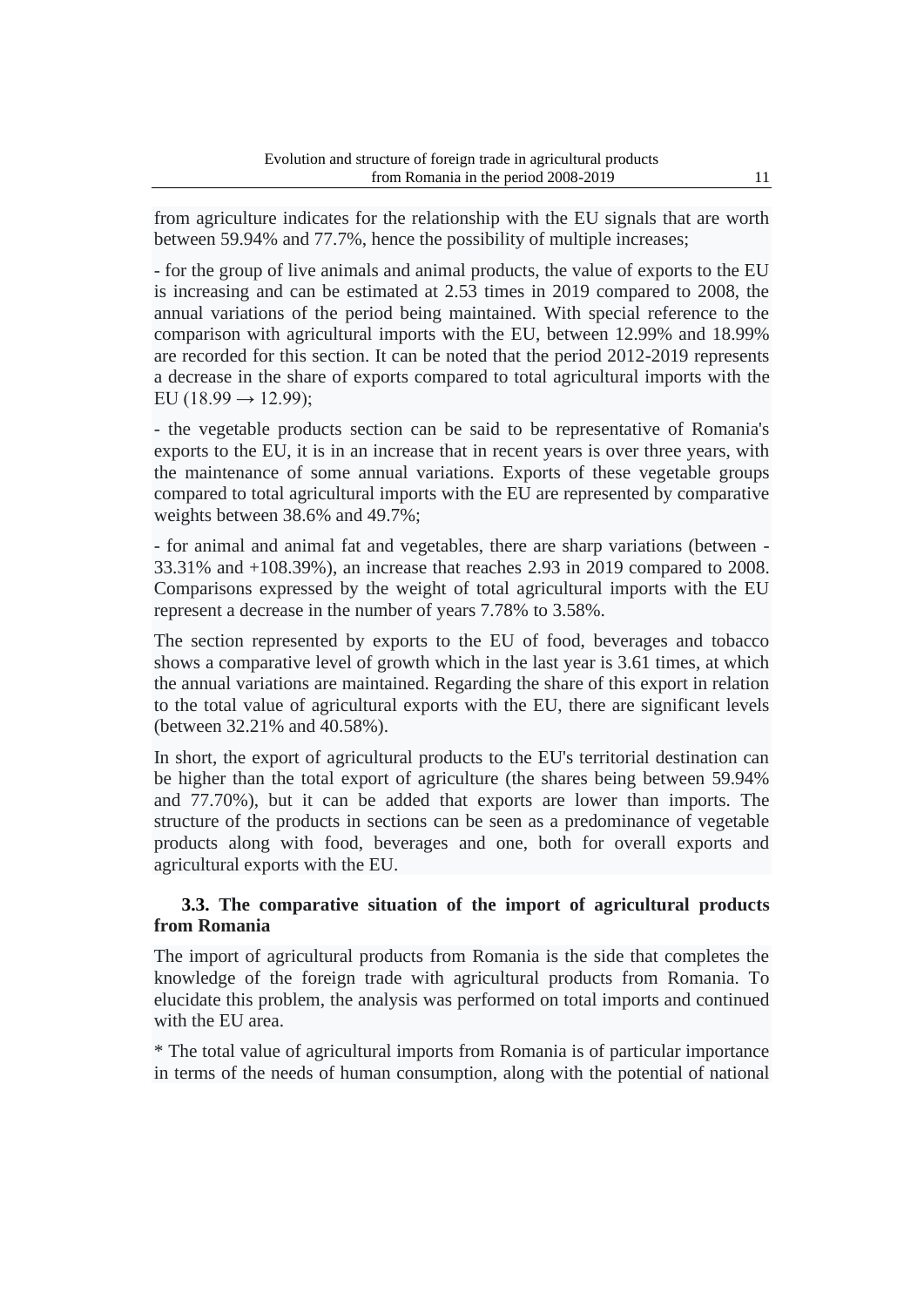production. A first aspect analyzed was the knowledge of the total levels presented in the value and comparative information as presented in Table 4.

| <b>Table 4.</b> Total value of imports (FOB), agricultural in Romania, by sections (according to the |  |
|------------------------------------------------------------------------------------------------------|--|
| Nomenclature of the European Union *)                                                                |  |

|                                            | Specificatio<br>n                 | <b>Indicators</b> of<br>comparative<br>structure      | MU        | 2008                     | 2010      | 2012      | 2014      | 2016      | 2018      | 2019      |
|--------------------------------------------|-----------------------------------|-------------------------------------------------------|-----------|--------------------------|-----------|-----------|-----------|-----------|-----------|-----------|
|                                            |                                   | Annual value                                          | Th.f      | 1,191,297                | 984,428   | 1,034,909 | 1,225,844 | 1,440,754 | 1,773,796 | 1,979,526 |
|                                            | I. Live                           | Compared to<br>previous<br>the<br>year                | %         | $\overline{a}$           | 88.23     | 107.21    | 110.04    | 114.88    | 105.04    | 111.59    |
| $\mathbf{1}$                               | animals and<br>animal             | compared<br>to<br>the base year                       | %         | 100                      | 82.63     | 86.87     | 102.89    | 120.94    | 148.89    | 166.16    |
| $\overline{c}$<br>3<br>$\overline{4}$<br>5 | products                          | compared<br>to<br>total<br>agricultural<br>$exports*$ | %         | 27.4                     | 25.11     | 21.58     | 23.93     | 21.22     | 23.2323   | 23.47     |
|                                            |                                   | Annual value                                          | Th.f      | 1,259,344                | 1,141,133 | 1,416,336 | 1,513,741 | 2,329,388 | 2,316,611 | 2,516,267 |
| Products                                   |                                   | Compared to<br>previous<br>the<br>year                | %         | $\overline{a}$           | 113.79    | 106.98    | 104.02    | 114.34    | 96.71     | 108.62    |
|                                            | II. Vegetable                     | compared<br>to<br>the base year                       | %         | 100                      | 90.61     | 112.47    | 120.20    | 184.97    | 183.95    | 199.81    |
|                                            |                                   | compared<br>to<br>total<br>agricultural<br>$exports*$ | %         | 28.97                    | 29.11     | 29.54     | 29.56     | 34.31     | 30.34     | 29.85     |
|                                            |                                   | Annual value                                          | Th.f      | 227,089                  | 217,195   | 238,646   | 163,919   | 189,372   | 172,245   | 173,686   |
|                                            | III. Animal                       | Compared to<br>previous<br>the<br>year                | %         | $\overline{a}$           | 135.40    | 97.22     | 79.80     | 102.93    | 89.73     | 100.84    |
|                                            | or vegetable<br>fats and oils     | compared<br>to<br>the base year                       | %         | 100                      | 95.64     | 105.09    | 72.18     | 83.39     | 75.85     | 76.48     |
|                                            |                                   | compared<br>to<br>total<br>agricultural<br>$exports*$ | %         | 5.22                     | 5.54      | 4.98      | 3.20      | 2.79      | 2.26      | 2.06      |
|                                            |                                   | Annual value                                          | Th.f      | 1,669,236                | 1,577,161 | 2,105,242 | 2,217,730 | 2,829,548 | 3,372,391 | 3,761,636 |
|                                            | IV.                               | Compared to<br>previous<br>the<br>year                | %         | $\overline{\phantom{a}}$ | 102.13    | 110.16    | 101.85    | 109.68    | 107.15    | 111.54    |
|                                            | Food,<br>beverages                | compared<br>to<br>the base year                       | %         | 100                      | 94.48     | 126.12    | 132.85    | 169.51    | 202.032   | 225.35    |
|                                            | and tobacco                       | compared<br>to<br>total<br>agricultural<br>$exports*$ | %         | 38.4                     | 40.23     | 43.9      | 43.3      | 41.67     | 44.16     | 44.61     |
|                                            |                                   | Annual value                                          | Th. $\in$ | 4,346,966                | 3,919,917 | 4,795,133 | 5,121,234 | 6,789,062 | 7,635,043 | 8,431,115 |
|                                            | <b>TOTAL</b>                      | Compared to<br>previous<br>the<br>year                | %         | $\overline{a}$           | 102.52    | 107.86    | 103.41    | 112.12    | 102.85    | 110.42    |
|                                            | agriculture<br>(total 1, 2, 3, 4) | compared<br>to<br>the base year                       | %         | 100                      | 90.17     | 110.3     | 117.81    | 156.17    | 175.64    | 193.95    |
|                                            |                                   | compared<br>to<br>total<br>agricultural<br>$exports*$ | %         | 125.15                   | 122.6     | 124.88    | 121.57    | 118.99    | 118.86    | 116.61    |

Source: NIS, 2021, Foreign trade, [http://statistici.insse.ro:8077/tempo-online/#/pages/tables/insse](http://statistici.insse.ro:8077/tempo-online/#/pages/tables/insse-table)[table,](http://statistici.insse.ro:8077/tempo-online/#/pages/tables/insse-table) Accessed on March 20, 2021 [4, 6].

From the data shown in Table 4, the following aspects have been highlighted:

-regarding the total imports of agricultural products, through the annual records in the analyzed period, there is a succession of increases which in comparison with 2019 compared to 2008 is 1.93 times. The annual variations are maintained with moderate oscillations (between -12.05% and +13.41%). Considered a main comparison of the total import of the agricultural sector compared to the import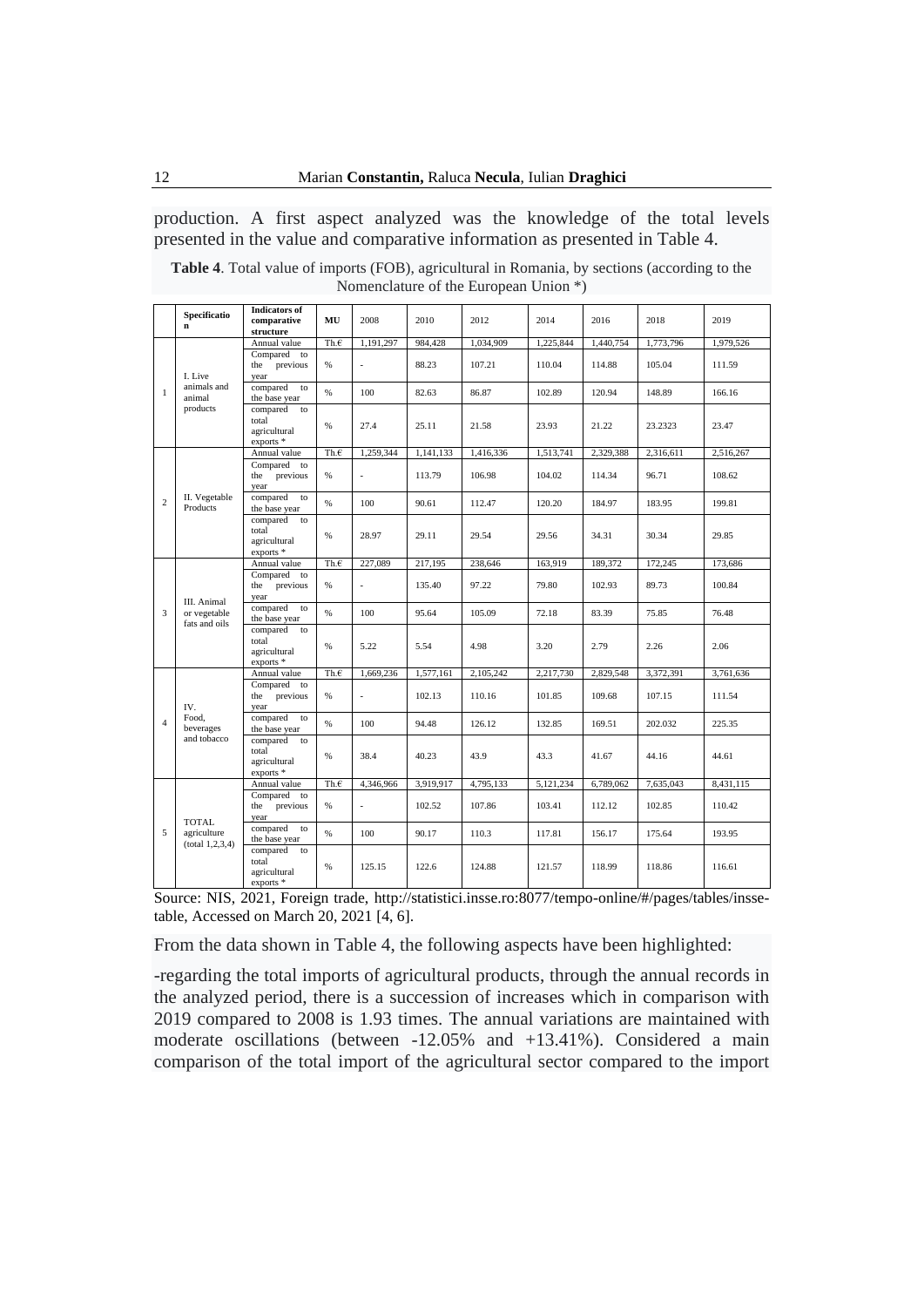from the EU where the population from 2008-2019 exceeds 100% (variations of surpluses being between  $+25.47\%$  and 18.86%);

- the section of products that includes the import of certain live and animal products inherits an ascent which in the last year reflects an increase of 1.66 times compared to the first year, but whose oscillations are between  $-11.77\%$  and  $+$ 14.88%. At the same time, this level of imports compared to the total annual agricultural imports represents oscillating levels between 21.58% and 29.18%, with the mention of an annual decrease (from 27.40% in the first year to 23.16% in the last year);

- the imported vegetable products can be considered by the preponderance the value of the imported vegetable products reflects an increase of 1.99 times, but with variations, being signaled variations and very high seas (between -18.98% and +66.16%). Comparison with the total value of agricultural imports is significant import for these products with levels between 26.23% and 34.31%;

- the products represented by fattening (animals + plants) are represented by this category whose manual import rate is decreasing the variations being delimited between  $-29.47\%$  and  $+8.09\%$ . At the same time, this group of products represents the structural level that indicates the lowest ones from agricultural imports (it reaches only 2.06 of the total in 2019), being found a successive annual decreasing trend  $(5.22\% \rightarrow 2.06\%);$ 

- foodstuffs, beverages and the maintenance of the priority in the total value of imports (in comparison with the total import levels are between 38.40% and 44.61%). At the same time, there is an increase in annual increases compared to this total of imports compared to the previous year (between -7.49% and  $+26.12\%$ ).

It can be concluded that the import of the agricultural products analyzed in value by the total value as a result of the structure for the majority of the annual levels increases with the maintenance of some variations in the dynamics of the analyzed periods. Priority is given to animal, vegetable and food products, beverages, of which the cumulative share is over 90%.

\* The total value of agricultural imports from Romania with the European Union represents a section with a special importance in foreign trade. Both total and continuous structure investigations were performed, the total and comparative levels of which are shown in Table 5, which showed the following:

- for the total value of agricultural imports from the EU it is in an increase where it can be said that the last year is double the first year (by comparing 2019 to 2008 the level is 208.1%). Simultaneously with the total agricultural imports, these imports from the EU are between 79.90% and 85.74% (year 2021);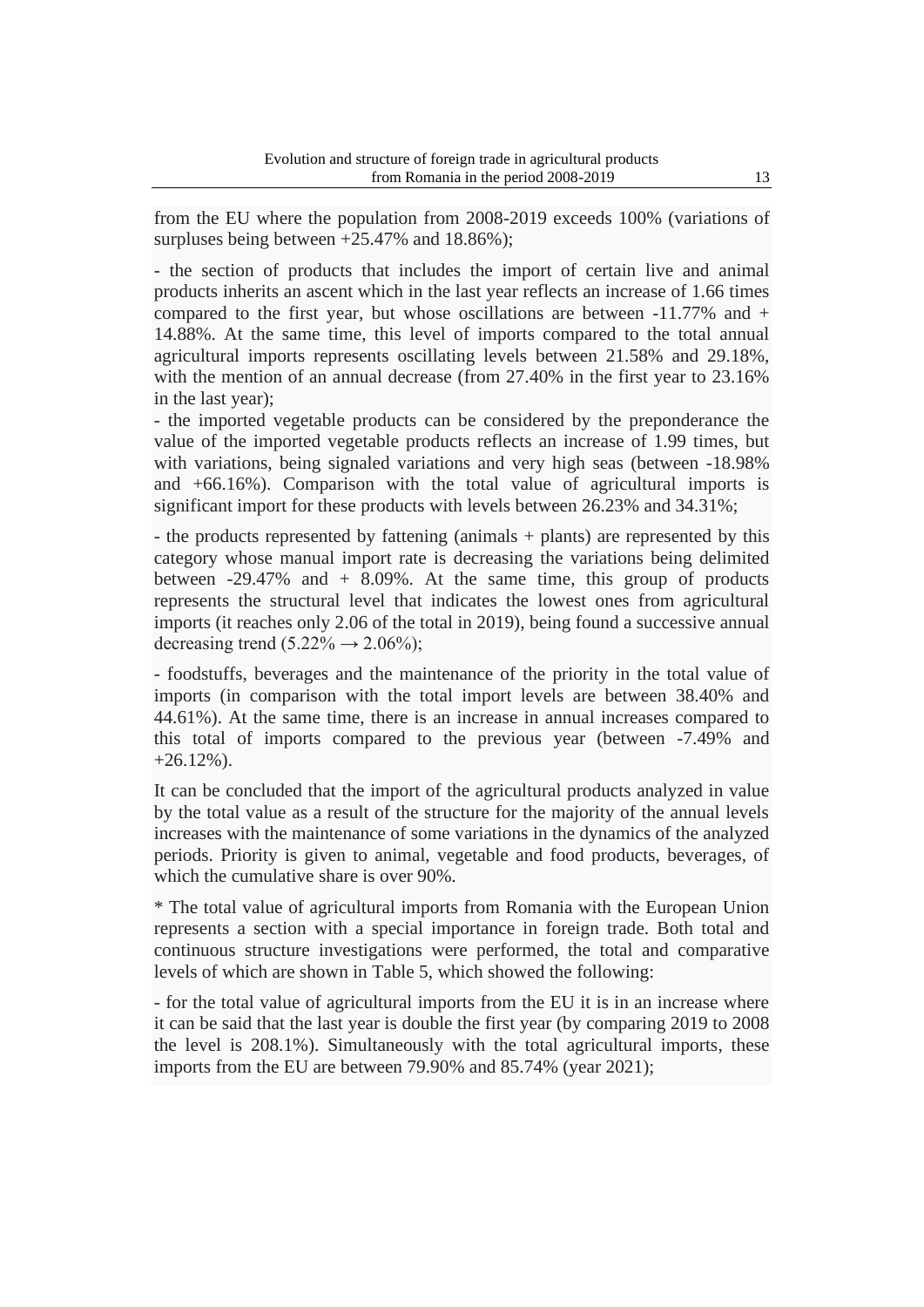-for the section live animals and animal products, the value of imports in the analyzed dynamics is an increase whose level in the last year reaches a level of 1.71 times compared to 2008. It should be mentioned the annual variations whose oscillations are signaled between -6.02 % and 12.37%. The comparison with the total agricultural import for this form of import is signaled a decrease from 32.16% to 33.82% in the first years to 26.62% and 26.58% in the last years of the analyzed period;

|                | <b>Specification</b>                         | <b>Indicators of</b><br>comparative structure     | MU       | 2008           | 2010      | 2012      | 2014      | 2016      | 2018      | 2019      |
|----------------|----------------------------------------------|---------------------------------------------------|----------|----------------|-----------|-----------|-----------|-----------|-----------|-----------|
|                |                                              | Annual value                                      | Th.<br>€ | 1.117.326      | 920,248   | 982.663   | 1.179.805 | 1.388.165 | 1.709.986 | 1.921.647 |
| 1              | L Live<br>animals and<br>animal              | Compared to the previous<br>year                  | %        |                | 87.99     | 108.42    | 109.62    | 115.01    | 105.19    | 112.38    |
|                | products                                     | compared to the base year                         | %        | 100            | 82.36     | 87.95     | 105.59    | 124.24    | 153.04    | 171.99    |
|                |                                              | compared<br>total<br>to<br>agricultural exports * | %        | 32.16          | 28.78     | 25.59     | 28        | 24.33     | 26.62     | 26.58     |
|                |                                              | Annual value                                      | Th.<br>€ | 955,239        | 910,875   | 1.184.624 | 1.235.260 | 1.912.876 | 1.802.710 | 2.046.688 |
| $\overline{c}$ | II. Vegetable                                | Compared to the previous<br>vear                  | %        |                | 116.63    | 110.39    | 103.16    | 115.90    | 94.42     | 113.53    |
|                | Products                                     | compared to the base year                         | $\%$     | 100            | 95.36     | 124.01    | 129.31    | 200.25    | 188.72    | 214.26    |
|                |                                              | compared<br>to<br>total<br>agricultural exports * | %        | 27.50          | 28.49     | 30.85     | 29.32     | 33.53     | 28.06     | 28.31     |
|                | III. Animal<br>or vegetable<br>fats and oils | Annual value                                      | Th.<br>€ | 160,666        | 181.029   | 195.139   | 138,962   | 165,676   | 145.622   | 145.124   |
| 3              |                                              | Compared to the previous<br>year                  | %        |                | 138.72    | 96.51     | 84.97     | 107.47    | 88.57     | 99.66     |
|                |                                              | compared to the base year                         | %        | 100            | 112.67    | 121.46    | 86.49     | 103.12    | 90.64     | 90.33     |
|                |                                              | compared<br>total<br>to<br>agricultural exports * | %        | 4.63           | 5.66      | 5.08      | 3.30      | 2.90      | 2.27      | 2.01      |
|                | IV.                                          | Annual value                                      | Th.<br>€ | 1.240.018      | 1.184.946 | 1.477.208 | 1.658.414 | 2.238.742 | 2.765.064 | 3.116.153 |
| $\overline{A}$ | Food.<br>beverages                           | Compared to the previous<br>year                  | %        | $\overline{a}$ | 104.4     | 108.5     | 103.4     | 117.0     | 110.5     | 112.7     |
|                | and tobacco                                  | compared to the base year                         | %        | 100            | 95.6      | I19.1     | 133.7     | 180.5     | 223.0     | 251.3     |
|                |                                              | compared<br>total<br>to<br>agricultural exports * | %        | 35.7           | 37.1      | 38.5      | 39.4      | 39.2      | 43.0      | 43.1      |
|                |                                              | Annual value                                      | Th.<br>€ | 3.473.249      | 3,197,098 | 3,839,634 | 4,212,441 | 5,705,459 | 6,423,382 | 7,229,612 |
| 5              | TOTAL.<br>agriculture                        | Compared to the previous<br>year                  | %        | $\overline{a}$ | 103.4     | 108.4     | 104.3     | 115.8     | 103.6     | 112.6     |
|                | (total 1, 2, 3, 4)                           | compared to the base year                         | %        | 100            | 92.0      | 110.5     | 121.3     | 164.3     | 184.9     | 208.2     |
|                |                                              | compared<br>total<br>to<br>agricultural exports * | %        | 79.9           | 81.6      | 80.1      | 82.3      | 84.0      | 84.1      | 85.7      |

**Table 5**. Value of agricultural import (FOB) from Romania, with the European Union (according to the Nomenclature from the European Union \*)

Source: NIS, 2021, Foreign trade, [http://statistici.insse.ro:8077/tempo-online/#/pages/tables/insse](http://statistici.insse.ro:8077/tempo-online/#/pages/tables/insse-table)[table,](http://statistici.insse.ro:8077/tempo-online/#/pages/tables/insse-table) Accessed on March 20, 2021 [6].

-the import situation for vegetable products seems to increase, so that the growth rate is 2.14 times higher in the last year (2019) than in the first year (2008). The trend of annual oscillations is maintained by oscillations between -18.25% and + 15.90%. With special reference to the levels that represent the comparison with the total agricultural import with the EU, we can see an evolution that outlines a curve that in the first part of the period initially reflects an increase, but which in the analyzed dynamics continues through a decrease;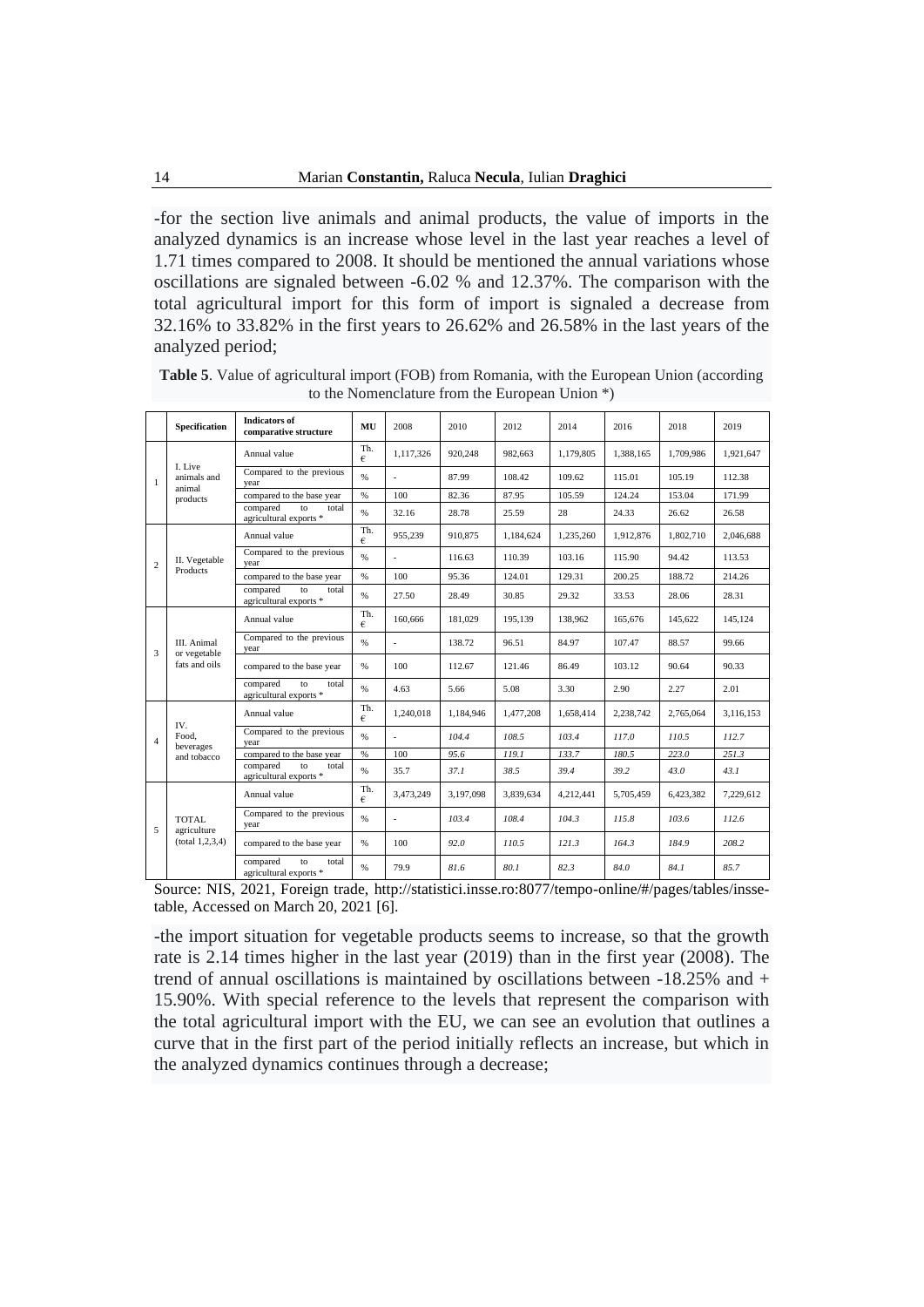-for fats and oils (animals or vegetables) both the comparative levels compared to the base year and the rhythms reflect situations in the decrease of the years of the period. The share of total agricultural products in relation to total agricultural imports with the EU is lower than 2.5 times;

-food, beverages and tobacco recorded significant increases, which in the last year amounted to 2.51 times compared to the base year (2008). Further to the total agricultural import from the EU, in the succession of the years, increases of  $35.70\% \rightarrow 43.10\%$  are highlighted.

It is possible to deduce a differentiation in the overall evolution of imports which shows both growth trends with regard to food, beverages and tobacco, a stagnation with a tendency to decrease for plant products, a definite decrease for live animals and animal products, along with fats. In summary, the comparative analysis shows that the value level of the total of these agricultural imports decreases, but that the levels of agricultural imports with the EU increase.

# **3.4. The balance of agricultural products from Romania**

Regarding the synthesis given by the balance of the whole trade with agricultural products resulting from the export-import comparative structures, the final meanings + and - of the annual values are indicated by the favorability of these forms of trade. In total foreign trade and with the EU, the tables are explicitly presented in values.

Balance of foreign trade in agricultural products in Romania si presented in Table 6.

|                | Specification                                     | MU       | 2008       | 2010     | 2012     | 2014     | 2016       | 2018       | 2019       |
|----------------|---------------------------------------------------|----------|------------|----------|----------|----------|------------|------------|------------|
|                | animals<br>Live<br>animal<br>and<br>products      | mil<br>€ | $-913.3$   | $-550.9$ | $-303.8$ | $-483.1$ | $-626.8$   | $-878.6$   | $-1,051.5$ |
| 2              | II. Vegetable Products                            | mil<br>€ | $-61.1$    | 484.0    | 554.0    | 1,558.0  | 1.108.1    | 1.274.3    | 1,359.9    |
| 3              | III. Animal or vegetable fats<br>and oils         | mil<br>€ | $-121.6$   | $-53.0$  | $-55.8$  | 49.5     | 4.7        | 52.0       | 50.8       |
| $\overline{4}$ | IV.Food, beverages and<br>tobacco                 | mil<br>€ | $-1,085.9$ | $-687.6$ | $-945.2$ | $-668.4$ | $-1,105.8$ | $-1,581.2$ | $-1,605.3$ |
| 5              | <b>TOTAL</b><br>agriculture<br>(total<br>1,2,3,4) | mil<br>€ | $-2,181.8$ | $-807.5$ | $-750.8$ | 456.0    | $-619.8$   | $-1,133.6$ | $-1,246.1$ |

**Table 6**. Balance of foreign trade with agricultural products from Romania, (Export-Import) at the national level

Source: NIS, 2021, Foreign trade, [http://statistici.insse.ro:8077/tempo-online/#/pages/tables/insse](http://statistici.insse.ro:8077/tempo-online/#/pages/tables/insse-table)[table,](http://statistici.insse.ro:8077/tempo-online/#/pages/tables/insse-table) Accessed on March 20, 2021 [5, 6].

According to the dynamics of the levels of values  $\pm$  shown in Table 6, it can be found: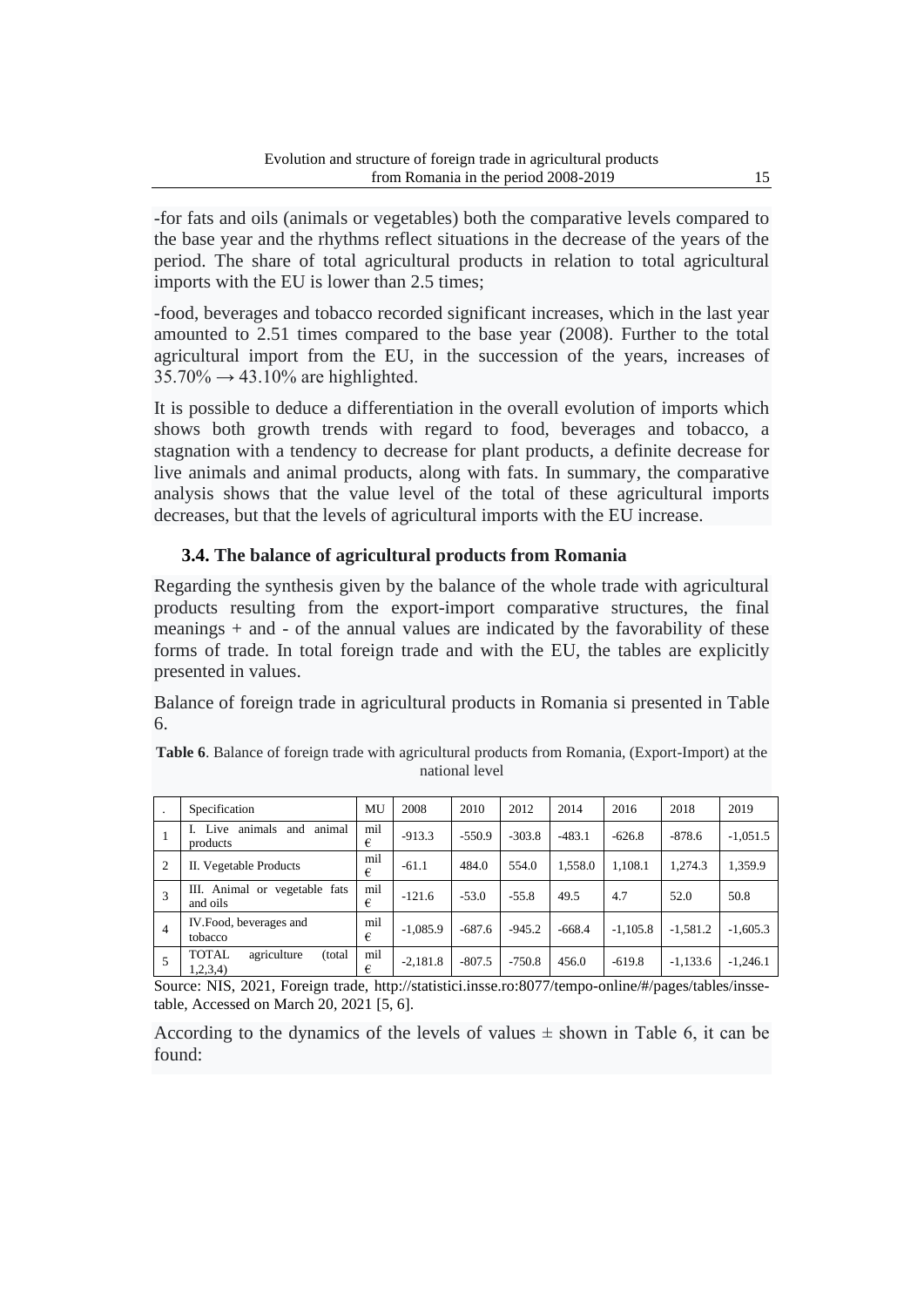- in the structure of the product sections, the total exports of vegetable products and fats/oils (animal/vegetable) showed a positive trend with positive results (especially since the second half of the period);

- a completely negative situation due to the values of the packaging can be found for the animal product along with food/beverages/tobacco (the balance of the export / import comparison has negative values in the analysis);

-on the whole exported agricultural products the fluctuations and the annual balance sheets limit the levels can be delimited in the following periods: period 2008-2012 for which the negative meaning indicates a decrease of exports compared to imports; the period 2014-2015 with positive values that indicate the most favorable values from the achieved levels; period 2015-2019 which is represented by a favorable upward increase in balance sheet values.

Synthetically, by interpreting these figures / meanings of the balances for the total agricultural exports, there is an overall negative trend of these activities, but in the structure the levels are evolutionarily positive for vegetable products and fats / oils.

\* Balance of foreign trade in agricultural products from Romania with the European Union. The value levels given in Table 7 indicate the differentials whose interpretative meanings can be considered by the following:

- negative trend for the whole dynamics of the years for live animals / animal products and food/beverages/tobacco;

- the existence for certain years with favorable levels for vegetable products and fats/oils.

|                |                                                                   |                |            |          | $\mathbf{u}$ . Due obegin the set |          |            |            |            |
|----------------|-------------------------------------------------------------------|----------------|------------|----------|-----------------------------------|----------|------------|------------|------------|
|                | Specification                                                     | MU             | 2008       | 2010     | 2012                              | 2014     | 2016       | 2018       | 2019       |
|                | I. Live animals and<br>animal products                            | mil $\epsilon$ | $-883.6$   | -580.9   | $-448.5$                          | $-638.3$ | $-860.4$   | $-1.077.9$ | $-1,328.6$ |
| $\overline{c}$ | Vegetable<br>П.<br>Products                                       | mil $\epsilon$ | $-347.7$   | 94.7     | $-96.8$                           | 202.1    | $-232.2$   | 443.6      | $-60.9$    |
| 3              | Animal<br>Ш.<br><sub>or</sub><br>fats<br>vegetable<br>and<br>oils | mil $\epsilon$ | $-70.6$    | $-21.8$  | $-16.8$                           | 5.0      | $-20.4$    | 36.3       | 37.9       |
| $\overline{4}$ | IV. Food, beverages<br>and tobacco                                | mil $\epsilon$ | $-741.4$   | $-399.7$ | $-464.5$                          | $-313.4$ | $-762.7$   | $-1.310.5$ | $-1,313.0$ |
| 5              | TOTAL<br>agriculture<br>(total 1, 2, 3, 4)                        | mil $\epsilon$ | $-2.043.3$ | $-907.7$ | $-1,026.7$                        | $-744.5$ | $-1,875.7$ | $-1,908.5$ | $-2,664.6$ |

| <b>Table 7.</b> Balance of foreign trade with agricultural products, from Romania, (Export-Import) with |  |
|---------------------------------------------------------------------------------------------------------|--|
| the European Union                                                                                      |  |

Source: NIS, 2021, Foreign trade, [http://statistici.insse.ro:8077/tempo-online/#/pages/tables/insse](http://statistici.insse.ro:8077/tempo-online/#/pages/tables/insse-table)[table,](http://statistici.insse.ro:8077/tempo-online/#/pages/tables/insse-table) Accessed on March 20, 2021 [6].

Of all these, it is not possible to say that there is a lower export than the unimportant import which does not determine a favorable balance. Only for vegetable products, oils and fats/oils is there a favorable trend.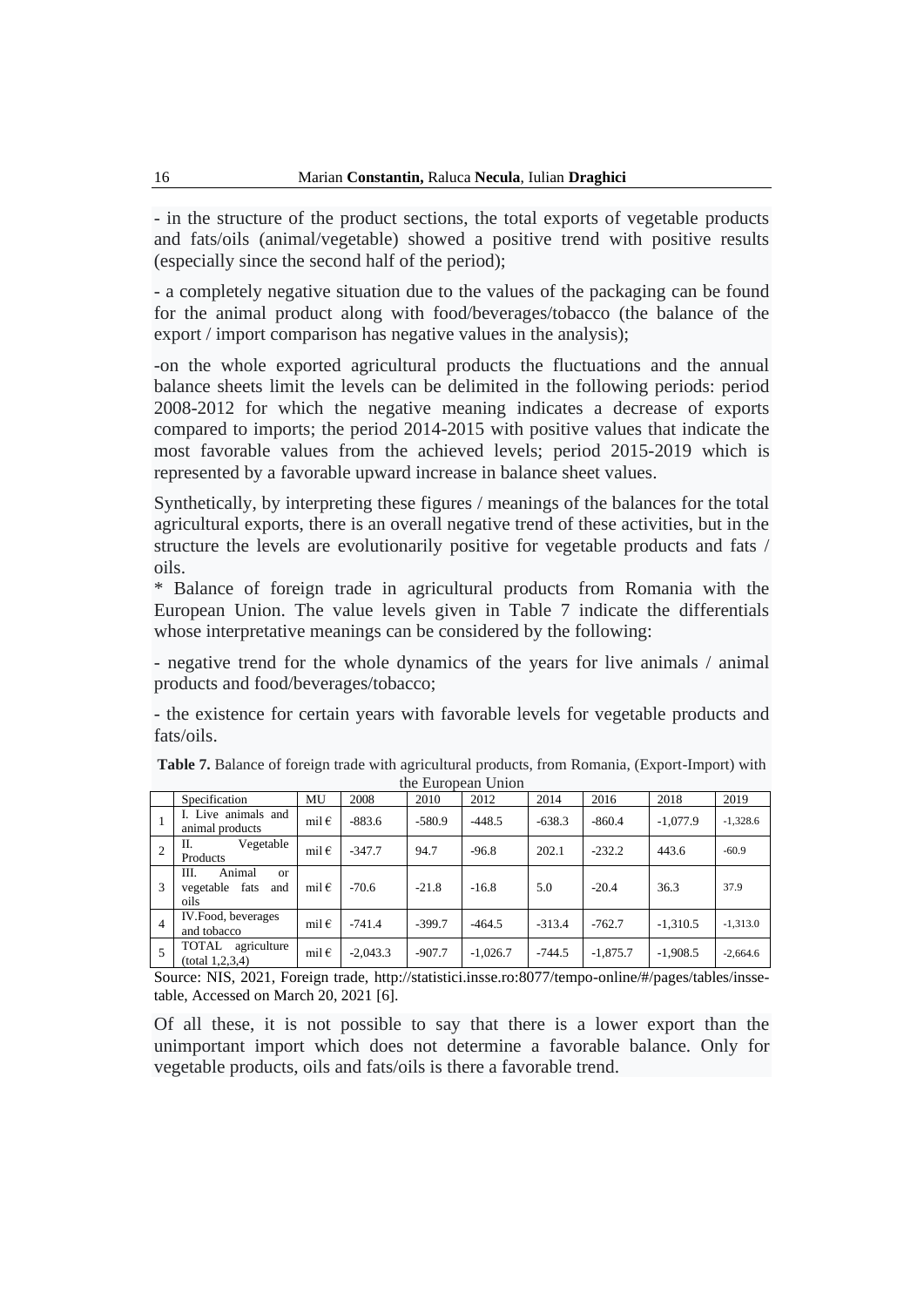## **Conclusions**

The analysis of the foreign trade with agricultural products from Romania for the period 2008-2021 presented in terms of export/import value levels can be summarized as follows:

(1) The whole of the foreign trade expressed by the total value of the agricultural export registers increases, at which variations are signaled, but at which it can be mentioned that these amplifications are more accentuated compared to the succession of the existing rhythms at national level.

(2) In the case of the analysis of the amount of export of agricultural products, we find that they can be part of a favorable growth trend, the trend being maintained by comparison with total agricultural imports. In the structure of the products from the analysis carried out in the period 2008-2019, it appears that in relation to total exports agricultural products can be reported differences in high weights for plant products, food, beverages and tobacco, along with low levels for exports to animals, fats and oils (vegetable/animal). It can be mentioned that for the whole structure of the products there is an increase but accompanied by annual value oscillations sometimes very accentuated.

(3) The analysis of these agricultural exports to the EU shown by appropriate comparative elements are reflected in annual increases, but by comparison with total agricultural exports the levels are delimited by pre-percentage levels ranging between 59.94% and 77.7%. At the same time, there is a decrease in the export of live animals and animal products, fats and oils (vegetable/animal) along with an increase in vegetable and food products. In short, the export of agricultural products to the EU's territorial area can be in line with higher than the dynamics of total exports from agriculture, but it can be added that exports remain below imports.

(4) The value analysis of the total imports of agricultural products from Romania both as a whole and in structure shows that for most of the annual levels there are increases but with the maintenance of some variations in the dynamics of the analyzed period. The dominant ensemble of these imports is owned by animal, vegetable and food products, beverages and tobacco.

(5) The value of the agricultural import from Romania with the European Union represents a majority amount (compared to total imports), with reference to the sections that include the products of special importance (which include animal, vegetable and food products, beverages and tobacco). At the same time, from the analysis of the annual rhythms for animal and vegetable products, growth and decrease curves can be observed for certain periods of years.